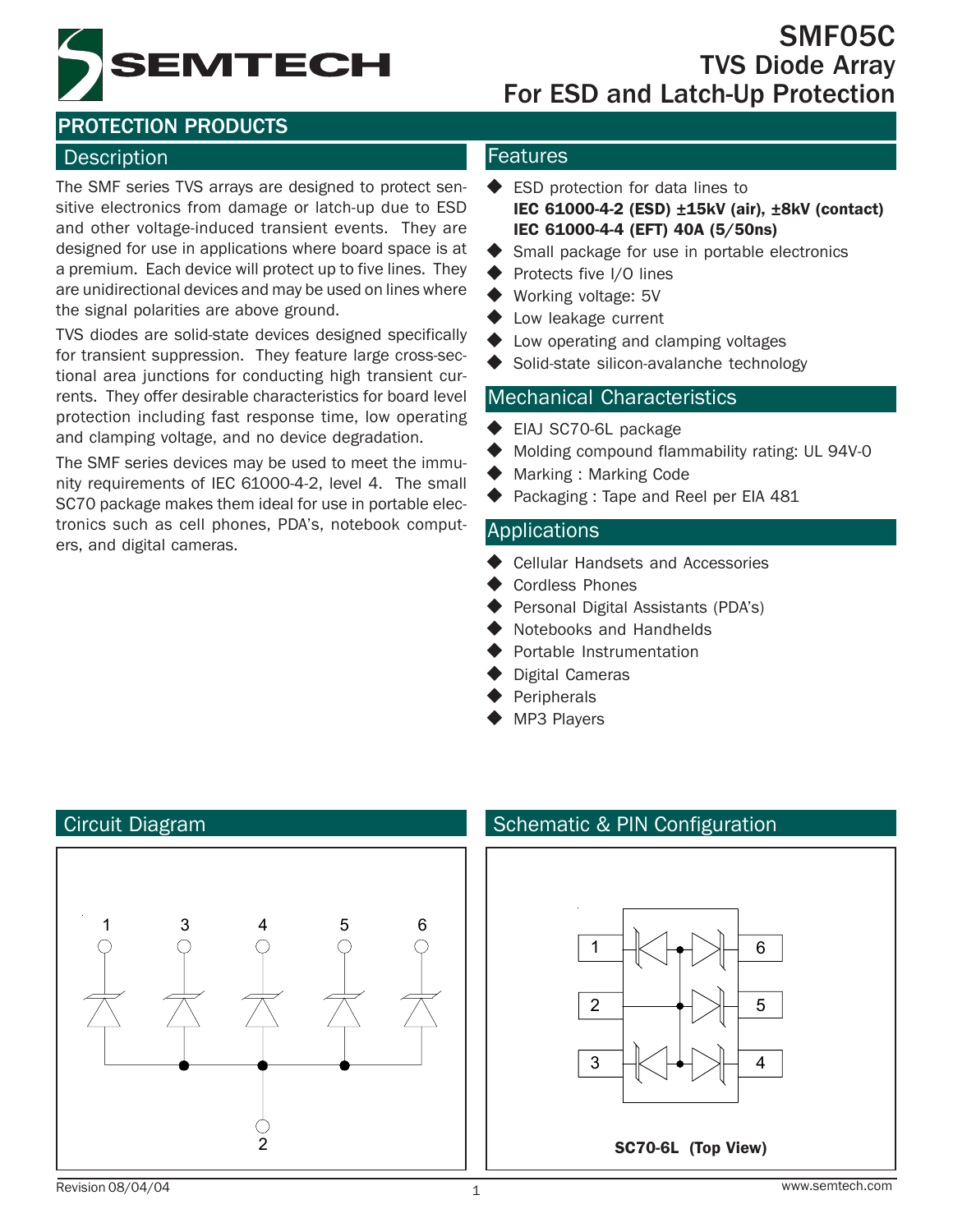

### Absolute Maximum Rating

| Rating                                                         | <b>Symbol</b>    | <b>Value</b>     | <b>Units</b>    |
|----------------------------------------------------------------|------------------|------------------|-----------------|
| Peak Pulse Power ( $tp = 8/20\mu s$ )                          | $P_{\rm pk}$     | 100              | Watts           |
| Peak Pulse Current ( $tp = 8/20\mu s$ )                        | "PP              | 8                | A               |
| ESD per IEC 61000-4-2 (Air)<br>ESD per IEC 61000-4-2 (Contact) | $V_{ESD}$        | 20<br>15         | kV              |
| Lead Soldering Temperature                                     |                  | 260 (10 seconds) | $\rm ^{o}C$     |
| Operating Temperature                                          |                  | $-55$ to $+125$  | $\rm ^{\circ}C$ |
| Storage Temperature                                            | <sup>I</sup> STG | $-55$ to $+150$  | $\rm ^{o}C$     |

### Electrical Characteristics

| SMF05C                    |               |                                                 |                |                |                |              |
|---------------------------|---------------|-------------------------------------------------|----------------|----------------|----------------|--------------|
| <b>Parameter</b>          | <b>Symbol</b> | <b>Conditions</b>                               | <b>Minimum</b> | <b>Typical</b> | <b>Maximum</b> | <b>Units</b> |
| Reverse Stand-Off Voltage | $V_{RWM}$     |                                                 |                |                | 5              | V            |
| Reverse Breakdown Voltage | $V_{BR}$      | $= 1mA$                                         | 6              |                |                | V            |
| Reverse Leakage Current   | $I_R$         | $V_{RWM} = 5V, T=25 °C$                         |                |                | 5              | μA           |
| <b>Clamping Voltage</b>   | $V_c$         | $I_{\text{pp}} = 5A, t_{\text{p}} = 8/20 \mu s$ |                |                | 9.8            | V            |
| <b>Clamping Voltage</b>   | $V_c$         | $I_{\text{pp}} = 8A, t_{\text{n}} = 8/20 \mu s$ |                |                | 12.5           | V            |
| Junction Capacitance      | C.            | $V_p = 0V$ , $f = 1MHz$                         |                |                | 130            | pF           |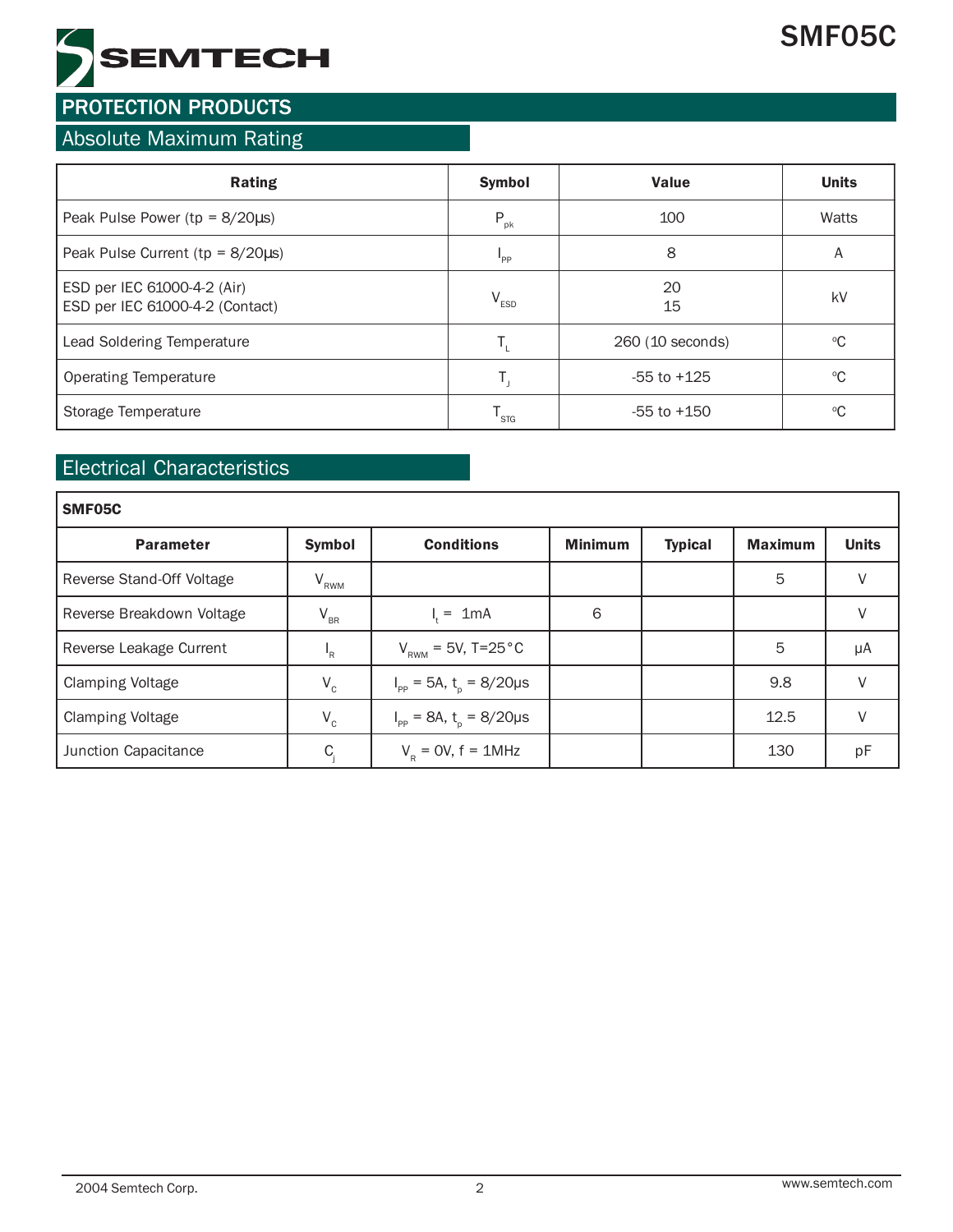# SMF05C



### **PROTECTION PRODUCTS**

#### Typical Characteristics

Non-Repetitive Peak Pulse Power vs. Pulse Time



Pulse Waveform





Power Derating Curve

Clamping Voltage vs. Peak Pulse Current

0 25 50 75 100 125 150 **Ambient Temperature - T<sub>A</sub> (°C)** 

**% of Rated Power or I<sub>PP</sub>** 

% of Rated Power or l<sub>PP</sub>



Capacitance vs. Reverse Voltage ESD Clamping Characteristics (8kV Contact Discharge per IEC 61000-4-2)

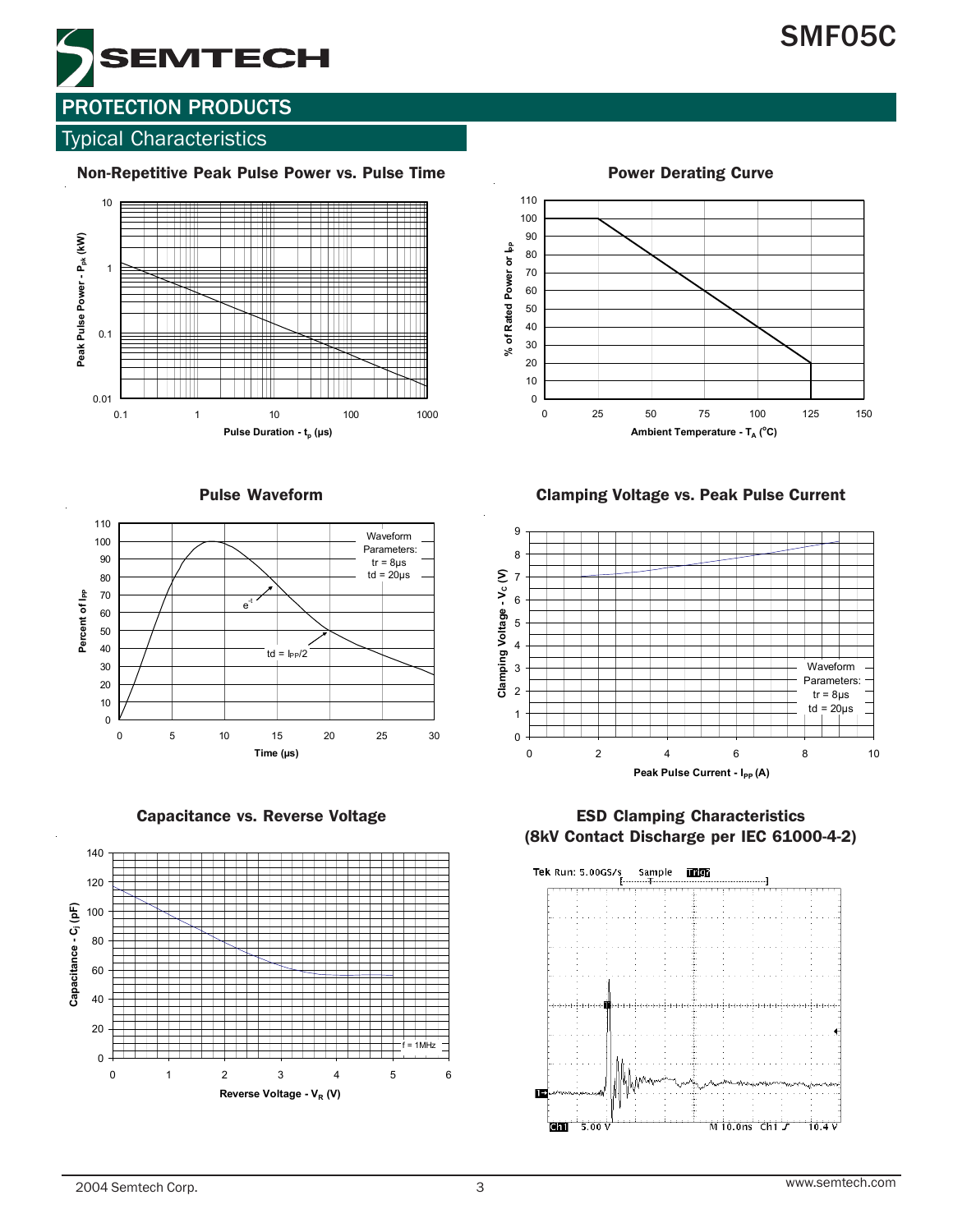# SMF05C



### PROTECTION PRODUCTS

#### Applications Information

#### Device Connection for Protection of Five Data Lines

The SMF05C is designed to protect up to five unidirectional data lines. The device is connected as follows:

1. Unidirectional protection of five I/O lines is achieved by connecting pins 1, 3, 4, 5 and 6 to the data lines. Pin 2 is connected to ground. The ground connection should be made directly to the ground plane for best results. The path length is kept as short as possible to reduce the effects of parasitic inductance in the board traces.

#### Circuit Board Layout Recommendations for Suppression of ESD.

Good circuit board layout is critical for the suppression of ESD induced transients. The following guidelines are recommended:

- Place the SMF05C near the input terminals or connectors to restrict transient coupling.
- Minimize the path length between the SMF05C and the protected line.
- Minimize all conductive loops including power and ground loops.
- The ESD transient return path to ground should be kept as short as possible.
- Never run critical signals near board edges.
- Use ground planes whenever possible.

#### Matte Tin Lead Finish

Matte tin has become the industry standard lead-free replacement for SnPb lead finishes. A matte tin finish is composed of 100% tin solder with large grains. Since the solder volume on the leads is small compared to the solder paste volume that is placed on the land pattern of the PCB, the reflow profile will be determined by the requirements of the solder paste. Therefore, these devices are compatible with both lead-free and SnPb assembly techniques. In addition, unlike other lead-free compositions, matte tin does not have any added alloys that can cause degradation of the solder joint.

#### SMF05C Circuit Diagram



#### Protection of Five Unidirectional Lines

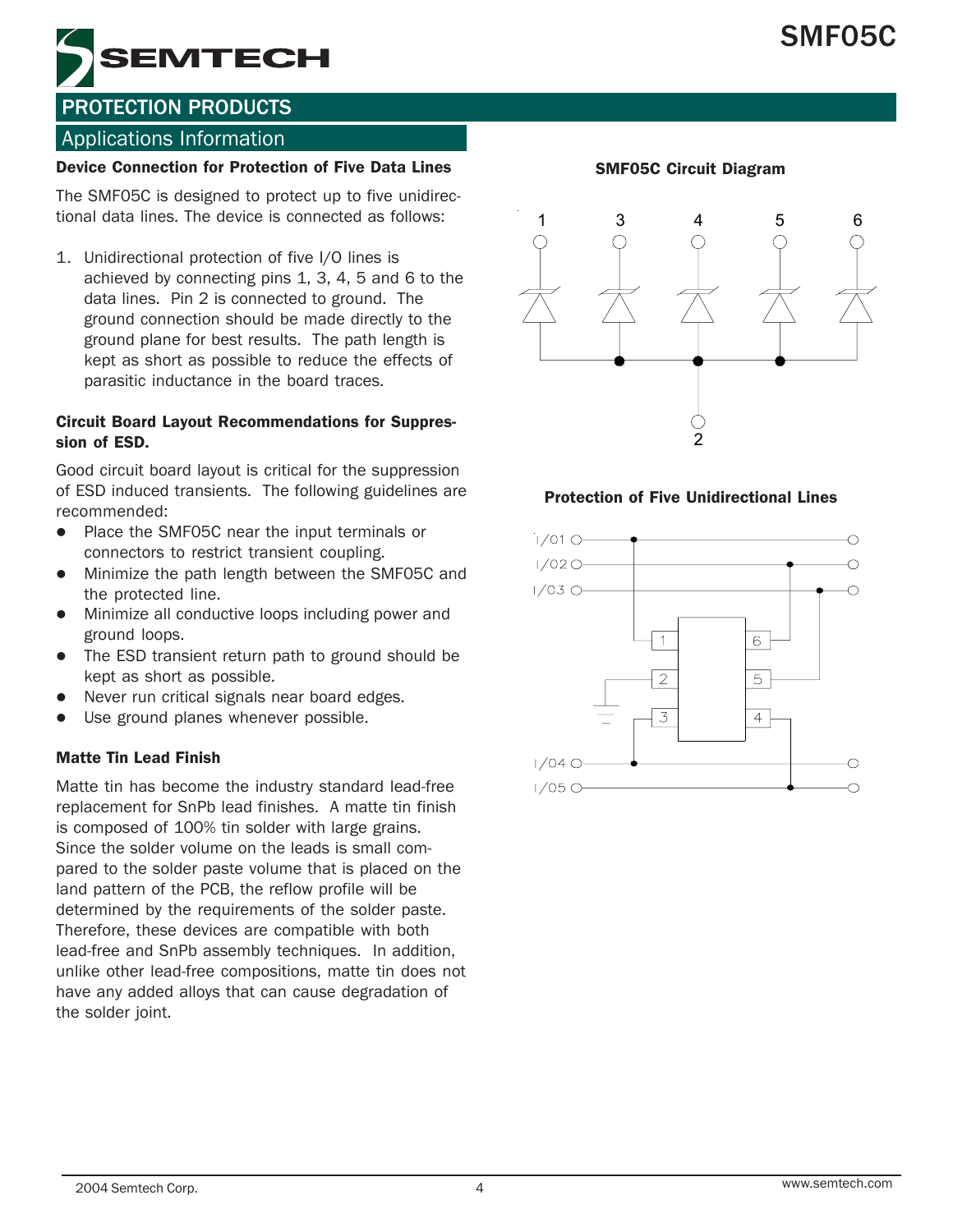# SMF05C



## PROTECTION PRODUCTS

Typical Applications

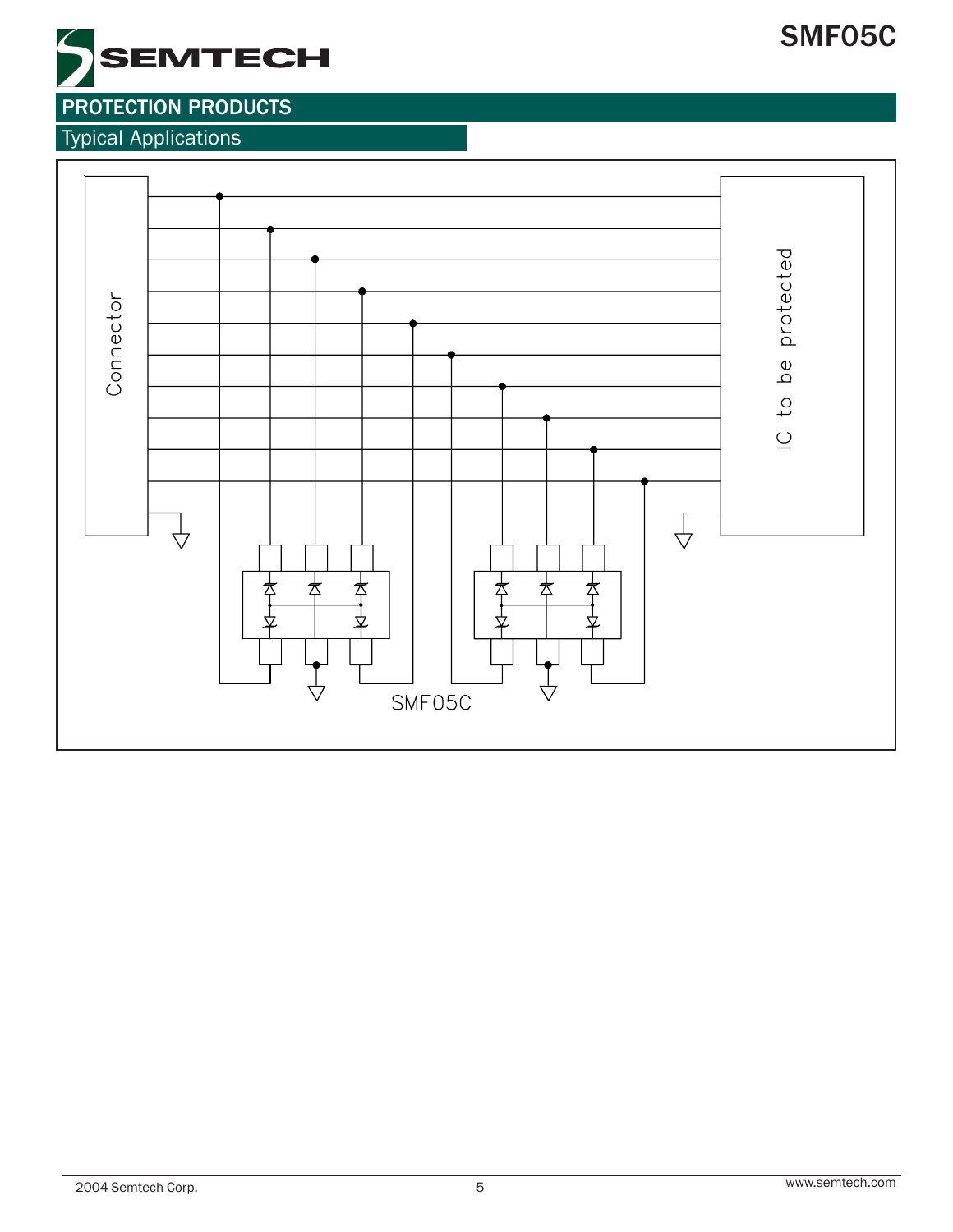

### Outline Drawing - SC70 6L





|  | <b>DIM</b>     |             | <b>INCHES</b>      |           |          | <b>MILLIMETERS</b> |           |  |  |
|--|----------------|-------------|--------------------|-----------|----------|--------------------|-----------|--|--|
|  |                |             | <b>MIN NOMIMAX</b> |           | MIN      | <b>NOM MAX</b>     |           |  |  |
|  | A              |             |                    | .043      |          |                    | 1.10      |  |  |
|  | A <sub>1</sub> | .000        |                    | .004      | 0.00     |                    | 0.10      |  |  |
|  | A2             | .028        | .035               | .039      | 0.70     | 0.90               | 1.00      |  |  |
|  | b              | .006        |                    | .012      | 0.15     |                    | 0.30      |  |  |
|  | C              | .003        |                    | .009      | 0.08     |                    | 0.22      |  |  |
|  | D              | .075        | .079               | .083      | 1.90     | 2.00               | 2.10      |  |  |
|  | E1             | .045        | .049               | .053      | 1.15     | 1.25               | 1.35      |  |  |
|  | E              |             | .083 BSC           |           |          | 2.10 BSC           |           |  |  |
|  | e              | .026 BSC    |                    |           | 0.65 BSC |                    |           |  |  |
|  | e <sub>1</sub> |             | .051               |           |          | 1.30 BSC           |           |  |  |
|  | L              | .010        | .014               | .018      | 0.26     | 0.36               | 0.46      |  |  |
|  | L1             | (.017)      |                    |           | (0.42)   |                    |           |  |  |
|  | N              |             | 6                  |           |          | 6                  |           |  |  |
|  | $\theta$ 1     | $0^{\circ}$ |                    | $8^\circ$ | 0°       |                    | $8^\circ$ |  |  |
|  | aaa            |             | .004               |           | 0.10     |                    |           |  |  |
|  | bbb            | .004        |                    |           | 0.10     |                    |           |  |  |
|  | CCC            | .012        |                    |           | 0.30     |                    |           |  |  |

DIMENSIONS

#### NOTES:

- CONTROLLING DIMENSIONS ARE IN MILLIMETERS (ANGLES IN DEGREES). 1.
- 2. DATUMS |-A- | AND |-B- | TO BE DETERMINED AT DATUM PLANE -H-
- 3. DIMENSIONS "E1" AND "D" DO NOT INCLUDE MOLD FLASH, PROTRUSIONS OR GATE BURRS.
- 4. REFERENCE JEDEC STD MO-203, VARIATION AB.

### Land Pattern - SC70 6L



# SMF05C